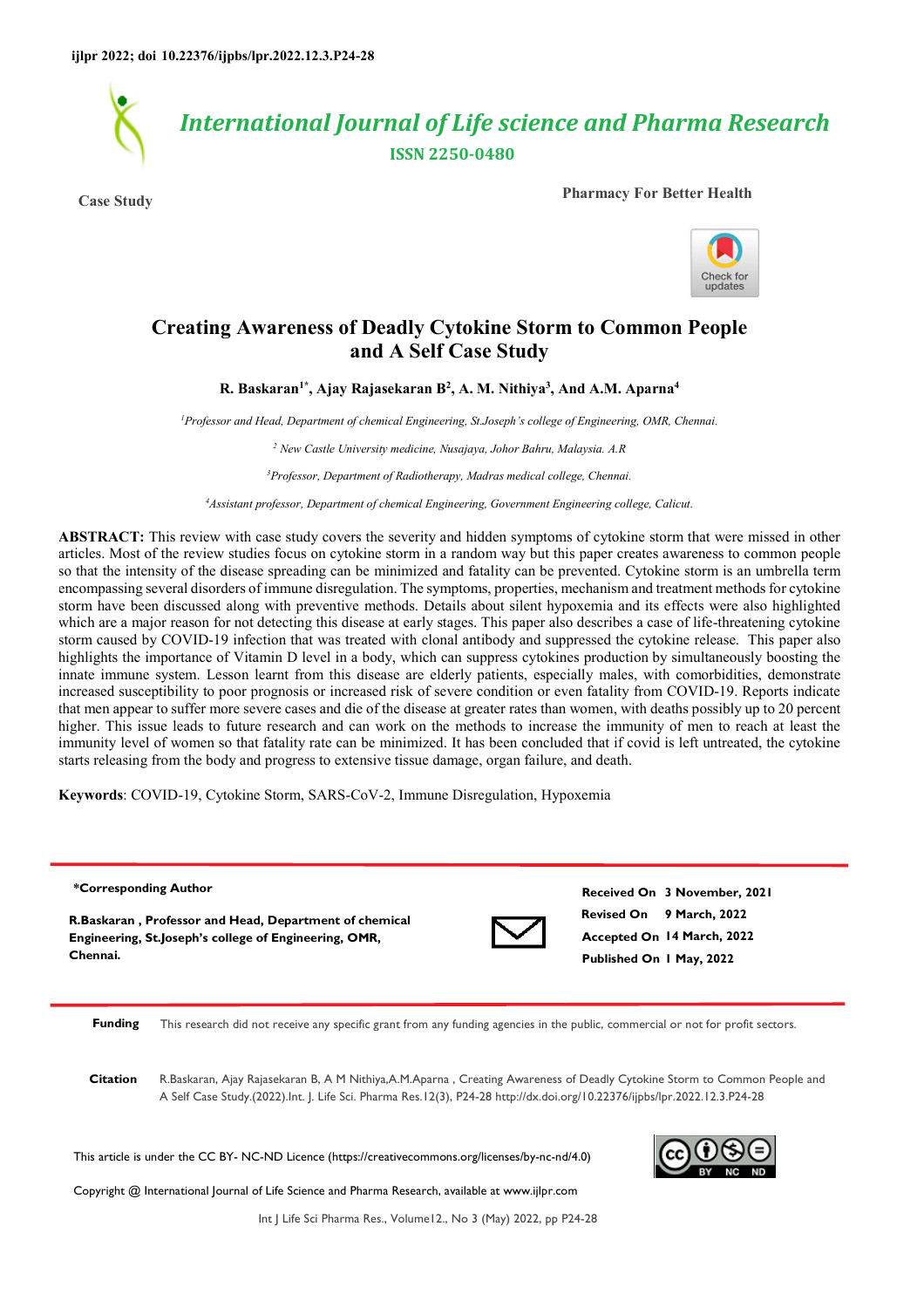#### **1. INTRODUCTION**

#### **1.1 BACKGROUND OF STUDY**

Cytokine storms are associated with a wide variety of infectious and noninfectious diseases. The term was popularized largely in the context of avian H5N1 influenza virus infection. Observations of some patients revealed that those who died of COVID-19 complications had higher serum levels of C-reactive protein (CRP), interleukin (IL)-6 and ferritin, suggesting an underlying hyperactive inflammatory process<sup>1</sup>. It occurs when large numbers of [white blood cells](https://en.wikipedia.org/wiki/White_blood_cell) are activated and release [inflammatory cytokines,](https://en.wikipedia.org/wiki/Inflammatory_cytokine) which in turn activate yet more white blood cells. A cytokine storm occurs when there is an excessive and uncontrolled release of proinflammatory cytokines. Another study showed that patients experiencing COVID-19-related cardiac injury with the elevated levels of troponin also demonstrated significantly higher CRP and procalcitonin levels and experienced increased morbidity and mortality<sup>2</sup>. It can result in acute respiratory distress syndrome (ARDS), multiple organ failure and death.

### **1.2 EARLY RESEARCH STUDY**

Cytokine storms were seen in severe SARS and MERS patients in the past, and COVID-19 can have a similar cytokine profile. From a historical perspective, cytokine storm was previously referred to as an influenza-like syndrome that occurred after systemic infections such as sepsis and after immunotherapies such as Coley's toxins<sup>3</sup>. It is a condition in which a large amount of chemicals produced by the body's immune system is released into the bloodstream in a short time, creating an overabundance of these chemicals. The early recognition of storm and the prompt treatment can lead to better outcome. IL-1 receptor antagonist, which is used in treatment of rheumatoid arthritis, was proven helpful in a disease associated with severe cytokine storm<sup>4</sup>.

## **1.3 LACK OF RESEARCH AND GAPS**

Particular cutoffs of cytokines as biomarkers for disease processes have not been well studied, and this warrants to potentially improving diagnosis for diseases with inflammatory markers. The reason for all the deaths during the pandemic period is suspected to be by "cytokine storm" which has not been reached the people and lack of awareness leads to more number of deaths. Much attention on cytokine storm disease has not been shown because very few people were getting affected till 2019. Awareness and seriousness about this disease are not reached people because less research work is going on. This paper explored the efficacy and safety of potential treatments and their molecular mechanism. There is still lacking sufficient evidence supporting the regulation of cytokine expression may be beneficial to the mortality of COVID-19.

### **1.4 NEED OF THE STUDY AND NOVELTY**

This study is need of an hour because the corona virus is highly contagious and infection results more number of deaths. Due to very uncertain data on the spread of the virus in the population, it is difficult to estimate the mortality rate. Even under maximum intensive care treatment, a very high mortality rate of approximately 80-100% was observed in this patient group. In humans, an infection with the virus can cause respiratory infections and even very severe pneumonia, which often ends fatally, especially in old and previously ill patients. Due to the novelty of the virus, the data basis for therapy is very limited. To correlate data, there are no clinical data for an effective specific therapy and hence intensive care treatments for severe cases must concentrate only on supportive treatment of lung failure and other complications.

#### **1.5 AIM AND OBJECTIVE**

The aim of this paper is to study the cytokine storm response in SARS-CoV-2 and to explore the early treatment options for patients who are critically ill with the coronavirus disease (COVID-19) in the early stages of the disease by reviewing the literature. Our objective is to provide physicians with a conceptual framework, a unifying definition, and essential staging, assessment, and therapeutic tools to manage cytokine storm.

### **2 SYMPTOMS OF CYTOKINE STORM**

 It is characterized by constitutional symptoms, systemic inflammation, and multiorgan dysfunction that can lead to multiorgan failure if inadequately treated<sup>5</sup>. The major unnoticeable symptom is giddiness and unconsciousness for a long period with constant temperature for a long time. The primary symptoms of a cytokine storm are high fever, swelling and redness, extreme fatigue and nausea. In some cases, the immune reaction may be fatal. In severe cases of cytokine storm, renal failure, acute liver injury or cholestasis, and stressrelated diseases can also develop<sup>6</sup>. In addition, patients may have fatigue, anorexia, headache, rash, diarrhea, arthralgia, myalgia and neuropsychiatric findings. If cytokine storm is due to covid -19 virus then symptoms like cough, tiredness and loss of taste or smell. Less common symptoms like sore throat, headache, aches and pains, diarrhea, a rash on skin, or discoloration of fingers or toes and red or irritated eyes. Serious symptoms like difficulty breathing or shortness of breath, loss of speech or mobility, or confusion and chest pain. Silent hypoxia is when a pulse oximetry check on a patient who does not appear to be short of breath, results in an oximetry finding lower than a physician would expect.

#### **3 PROPERTIES AND MERITS OF CYTOKINES**

 Cytokines affect several processes in parallel and others can compensate the effects achieved by blocking one specific cytokine activity. The cytokine network is a balanced system and its alteration may lead to impaired immune response. Inhibition of regulatory cytokines can result in autoimmunity or tissue damage. The recombinant cytokines and antibodies have limited shelf half-life, require controlled storage conditions<sup>7</sup>. Cytokines are small proteins that are crucial in controlling the growth and activity of other immune system cells and blood cells. Cytokines enhance or suppress the production of other cytokines. Treatment that uses substances made by immune cells to help the body to fight against cancer, infection, or other diseases. Cytokines play an important role in the body's immune response. They can also be made in the laboratory to use as treatment for different diseases. This may be "good" when stimulating the immune system to fight a foreign pathogen or attack tumors. Other "good" cytokine effects include reduction of an immune response, for example interferon β reduction of neuron inflammation in patients with multiple sclerosis. Auto inflammatory diseases like hereditary inflammatory, improved beta cells function in type 2 diabetes,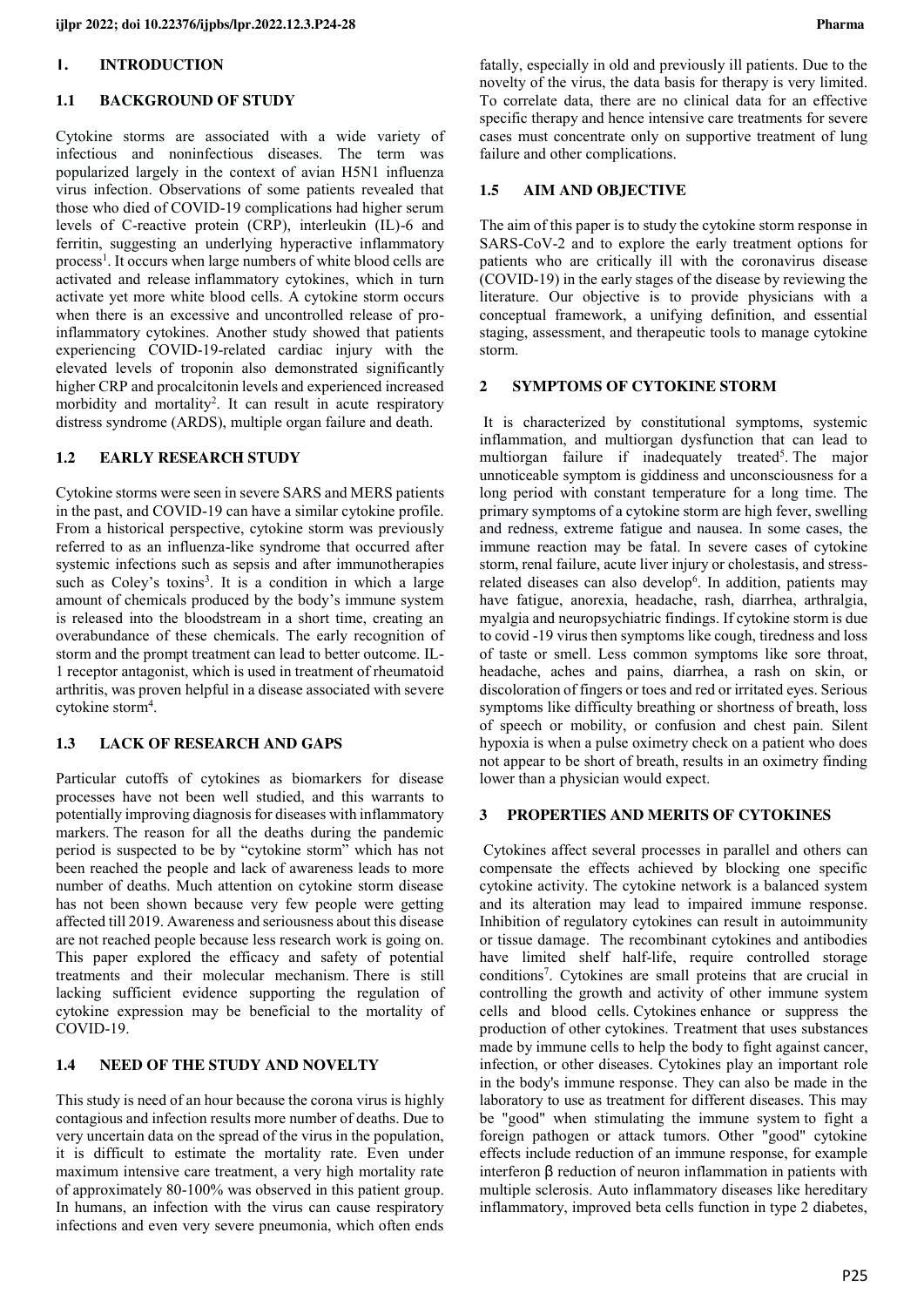remodeling following myocardial infarction, smoldering myeloma and a variety of other disorders<sup>8.</sup>

### **4 MECHANISM OF CYTOKINES**

Cytokines are a broad and loose category of small proteins (~5– 20 kDa) important in cell signaling. Cytokines are peptides and cannot cross the lipid bilayer of cells to enter the cytoplasm. Cytokines have been shown to be involved in autocrine, paracrine and endocrine signaling as immunomodulation agents. During infection, bacterial and viral such as bacterial lipopolysaccharide (LPS), cause the release of cytokines from immune cells. Many cell populations make Cytokines, but the predominant producers are helper T cells (Th) and macrophages. These cytokines can reach the brain by several routes.

### **5 INFLUENCE OF FOOD**

Maintaining a correct nutrition status is crucial, especially in a

period when the immune system might need to fight back<sup>9</sup>. It may be hard to resist desserts, pastries, chocolate bars, sodas, even fruit juices. However, the processed sugars, sugar and high-fructose corn syrup, artificial Trans fats, vegetable and seed oils, refined carbohydrates, excessive alcohol and processed meat favors cytokines release. Natural immunosuppressant compounds, derived from plant sources are known to inhibit the production and release of proinflammatory cytokines and chemokines. Flax seeds and other rich sources of omega-3 fatty acids reduces cytokines. The enormous effects of garlic on the management of diseases have led to another misapprehension that garlic impedes the growth of the virus, similar to its action on bacteria<sup>10</sup>.

#### **6 TREATMENT METHODS**

### **6.1 BLOOD PURIFICATION TREATMENT**

The blood purification treatments currently used in clinic practice can remove inflammatory factors to a certain extent. Blood purification system including plasma exchange, adsorption, perfusion, blood/plasma filtration, etc., can remove inflammatory factors, and block the "cytokine storm", to reduce the damage of inflammatory response to the body<sup>11</sup>. Artificial liver transplantation method can eliminate inflammatory factors on a large scale. This technology has also been used to resist the cytokine storm of H7N9, and its application on COVID-19 has achieved certain efficacy<sup>12</sup>.

#### **6.2 MEDICINAL TREATMENT**

 In cancer, cytokine therapy may help the immune system kill cancer cells or keep them from growing<sup>13</sup>. The two main types of cytokines used to treat cancer are interleukins and interferons<sup>14</sup>. Anakinra, an antagonist of IL-1β, can be used to treat the cytokine storm caused by infection. It significantly improved the 28-day survival rate of patients with severe sepsis. Anakinra is also used in combination with other medications to treat rheumatoid arthritis. Tocilizumab, originally designed for rheumatoid arthritis, has already been used to calm such storms in patients receiving advanced immunotherapy treatment for cancer<sup>15</sup>. Glucocorticoids have a powerful anti-inflammatory effect; they were used nonempirically to treat lung inflammation during the SARS and MERS epidemics<sup>16</sup>. Natural immunosuppressant compounds, derived from plant sources like curcumin, luteolin, piperine and resveratrol are known to inhibit the production and release of pro-inflammatory cytokines. Vitamin D also had a beneficial effect on symptoms such as pain, depression, tension/anxiety, and sleeplessness and an overall improvement in vitality/energy levels  $^{17}$ . Vitamin D (25-OH) test measures the level of Vitamin D (25-OH) in the blood, which is a useful indicator of osteoporosis, rickets and osteomalacia<sup>18</sup>.

#### **6.3 ONGOING TRIALS**

Lopinavir and Ritonavir reduces body temperature and had viral detection negative faster. Some of the Side effects are nausea, diarrhea and hepatotoxicity. Remdesivir inhibits RNAdependent RNA polymerase (RdRp), leading to an incomplete RNA transcription, with potential against many families of viruses. Favipiravir is also a blocker of RdRp, with in vitro benefit over oseltamivir-resistant influenza. *Umifenovir* impairs the viral fusion with the host cells by inhibition of clathrinmediated endocytosis. It is used for treatment and prophylaxis of influenza<sup>19</sup>

### **7 SELF CASE STUDY- SUMMARY**

R. Baskaran 50 years aged and have a background history of blood pressure with a body mass index of 30 Kg/m2. I had first dose of covid vaccination and do not even get any common effects like fever or body pain. After the prescribed duration, I had second dose of vaccine. During this gap between first and second vaccine, myself has got affected with covid virus, which I could not found out because no symptoms has been experienced. After I had second vaccine, I was suffering with high fever and severe body pain as all people facing after vaccine. I was thinking that these effects were due to vaccine and hence I was given paracetamol (dolo 650) for every 6 hrs. I was admitted 5 days after symptom onset of sore throat, 5 days of fever and cough, and 6 hours of half conscious. On admission, I was tachycardia (heart rate 114 bpm), feverish at 39.4°C and oxygen saturation was 88% on room air. My health slowly starts deteriorating and CRP, D –Dimer and ferritin values were erratic and cytokine started releasing. Blood tests showed a white cell count of  $14.38 \times 10^9$ /L, lymphocytes  $1.72 \times 10^9$ /L and C reactive protein (CRP) 128 mg/L and the average levels of markers shown were ferritin 1,395, D-dimer 5.11 and CT Chest has given the value of 23/25. Multiple logistic regression analysis determined that average CRP during the stay was the only predictor of survival. Major portion of my lungs of about 90 % got involved due to cytokine release from my body, which affects  $O_2$  supply to major organs and leads to multiple organ failure. On day three of my admission, deteriorated with increasing oxygen requirements and my inflammatory markers continued to rise despite antibiotics. In mean time, group of doctors gave medications, which includes clonal antibody with constant supply of 40 liters of oxygen. By God's grace and wish along with doctor's efforts, my body had started responding to medications and cytokines has been stopped in several hours. Following commencement of antibody there was a noticeable reduction in oxygen requirements and, within 48 hours I had for the first time become afebrile and ferritin had significantly reduced and CRP to 88 mg/L. After 1-week course of medications, oxygen requirements were minimal with oxygen saturations of 80%. My blood parameters had also improved. On day 21 of my admission, having significantly improved including my chest X-ray. After 60 days, my health become normal after taking fibroids tablets and steroids with breathing exercises.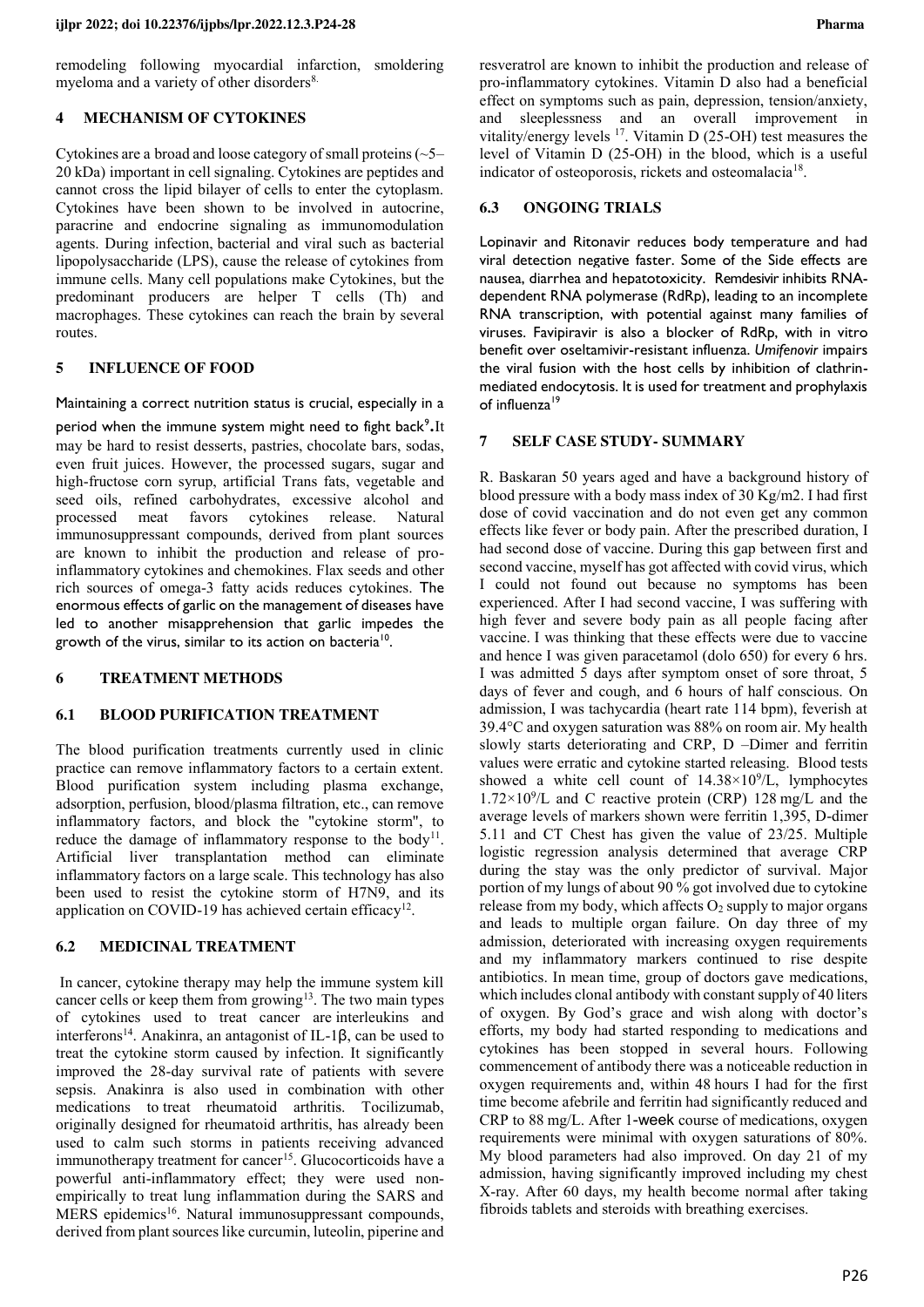#### **8 DISCUSSION**

As of May 18, 2021, 163 million infections, including 3.38 million deaths, have been recorded (source: World Health Organization). Many patients of COVID-19 remain asymptomatic, some patients get pneumonia and 10% of cases require mechanical ventilation and ICU admission. Patients usually present with fever, dry cough, and shortness of breath, headache, malaise, muscle, and bony aches. Less common symptoms include sore throat, confusion, productive cough, hemoptysis, diarrhea, nausea, and chest pain<sup>20</sup>. Lymphopenia or lymphocyte count can be used as an indicator of severity of this cytokine storm. Vitamin D can suppress cytokine production by simultaneously boosting the innate immune system $^{21}$ . Persons who are likely to have deficient vitamin D levels at the time of COVID-19 testing were at substantially higher risk of testing positive for COVID-19 than were persons who were likely to have sufficient levels<sup>22</sup>. Adults with preexisting cardiovascular diseases, respiratory diseases, endocrine diseases, diabetics, or immunocompromised adults remain the most exposed to serious complications of COVID-19<sup>23</sup>. Studies have indicated that the rapid clinical deterioration and high mortality risk in severe COVID-19 could be related to cytokine storm<sup>24</sup>

### **9 CONCLUSION**

When covid left untreated, the cytokine starts releasing from .

### **12 REFERENCES**

- 1. .Ruan Q, Yang K, Wang W, Jiang L, Song J. Clinical predictors of mortality due to COVID-19 based on an analysis of data of 150 patients from Wuhan, China. *Intensive Care Med.* (2020) 46:846–8.
- 2. Guo T, Fan Y, Chen M, Wu X, Zhang L, He T, et al. Cardiovascular implications of fatal outcomes of patients with coronavirus disease 2019 (COVID-19). *JAMA Cardiol*. (2020)
- 3. .Coley WB. The treatment of malignant tumors by repeated inoculations of erysipelas: with a report of ten original cases. *Am J Med Sci* (1893)105:487-511.
- 4. Behrens E, Kreiger P, Cherian S, Cron R. Interleukin 1 receptor antagonist to treat cytophagic histiocytic panniculitis with secondary hemophagocytic lymphohistiocytosis. *J Rheumatol*. (2006) 33:2081–4.
- 5. [Nirav Nimavat](https://pubmed.ncbi.nlm.nih.gov/?term=Nimavat+N&cauthor_id=34377451) , [Shruti Singh,](https://pubmed.ncbi.nlm.nih.gov/?term=Singh+S&cauthor_id=34377451) [Pratibha Singh,](https://pubmed.ncbi.nlm.nih.gov/?term=Singh+P&cauthor_id=34377451) [Sunil](https://pubmed.ncbi.nlm.nih.gov/?term=Singh+SK&cauthor_id=34377451)  [Kumar Singh](https://pubmed.ncbi.nlm.nih.gov/?term=Singh+SK&cauthor_id=34377451) [, Nishi Sinha,](https://pubmed.ncbi.nlm.nih.gov/?term=Sinha+N&cauthor_id=34377451) Vitamin D deficiency and COVID-19: A case-control study at a tertiary care hospital in India, *Ann Med Surg (Lond)*68(2021)102661
- 6. David C. Fajgenbaum, and Carl H. June Cytokine Storm *N Engl J Med* 2020; 383:2255-2273
- 7. M. B. Atkins, M. T. Lotze, J. P. Dutcher et al., "Highdose recombinant interleukin 2 therapy for patients with metastatic melanoma: analysis of 270 patients treated between 1985 and 1993," *Journal of Clinical Oncology*, vol. 17, no. 7, pp. 2105–2116, (1999).
- 8. C. A. Dinarello, A. Simon, and J. W. M. van der Meer, "Treating inflammation by blocking interleukin-1 in a broad spectrum of diseases," *Nature Reviews Drug Discovery*, vol. 11, no. 8, pp. 633–652,( 2012)
- 9. Sylvester Chibueze Izah , Saket Singh Chandel, Ayobami Omozemoje Aigberua , T. Venkatachalam and Deepshikha Verma Coronavirus Disease 2019: The

the body and produces immunopathogenic damage that not only leads to ARDS in many cases but also can also further progress to extensive tissue damage, organ failure, and death. Treatment is required in either hospital or ordering medicines online<sup>21</sup> and quarantine at home based on the severity of the disease. Patients will reach an unconscious state, which is a primary symptom of this cytokine storm. Lymphopenia or lymphocyte count can be used as an indicator of severity of this cytokine storm. Inflammatory markers like CRP, Ferritin and D – Dimer values are elevated in COVID-19 infections and hence this has to be done before taking vaccination or if any symptoms of covid.

#### **10 AUTHOR CONTRIBUTION STATEMENT**

Dr.R.Baskaran manuscript preparation and wrote the main part and self-case study part of the manuscript. Ajay Rajasekaran has helped in evidence collection and wrote the parts of the manuscript with many professional suggestions. Dr.A.M. Nithiya has helped by giving constructive medical related discussions. Ms.A.M. Aparna has helped to revise the manuscript and done manuscript editing. All authors approved the final version of the manuscript.

#### **11 CONFLICT OF INTEREST**

Conflict of interest declared none

Emergence of Popular Unverified Myths and Realities Spread, 2020.10.5.P17-26

- 10. [Qing Ye,](https://www.ncbi.nlm.nih.gov/pubmed/?term=Ye%20Q%5BAuthor%5D&cauthor=true&cauthor_uid=32283152) [Bili Wang,](https://www.ncbi.nlm.nih.gov/pubmed/?term=Wang%20B%5BAuthor%5D&cauthor=true&cauthor_uid=32283152) and [Jianhua Mao](https://www.ncbi.nlm.nih.gov/pubmed/?term=Mao%20J%5BAuthor%5D&cauthor=true&cauthor_uid=32283152)⁎ The pathogenesis and treatment of the `Cytokine Storm' in COVID-19, [J Infect](https://www.ncbi.nlm.nih.gov/pmc/articles/PMC7194613/) 2020 Jun; 80(6): 607–613.
- 11. R.Baskaran, Rajinikanth, Ajay Rajasekaran, A deep learning system to classify lung xray images in to normal pneumonia class, *Journal of Infectious diseases*, Vol.101,pp 201 (2020)
- 12. Lee N, Allen Chan KC, Hui DS, et al. [Effects of early](https://pubmed.ncbi.nlm.nih.gov/15494274/)  [corticosteroid treatment on plasma SARS-associated](https://pubmed.ncbi.nlm.nih.gov/15494274/)  [Coronavirus RNA concentrations in adult patients.](https://pubmed.ncbi.nlm.nih.gov/15494274/) *J Clin Virol. (*2004);31(4):304-309.
- 13. Russell CD, Millar JE, Baillie JK. [Clinical evidence](https://www.thelancet.com/journals/lancet/article/PIIS0140-6736(20)30317-2/fulltext)  [does not support corticosteroid treatment for 2019](https://www.thelancet.com/journals/lancet/article/PIIS0140-6736(20)30317-2/fulltext) [nCoV lung injury.](https://www.thelancet.com/journals/lancet/article/PIIS0140-6736(20)30317-2/fulltext) *Lancet. (*2020) ;395:473-475.
- 14. Laura, Eating habits and lifestyle changes during COVID-19 lockdown: an Italian survey, Journal of translational medicine., 18, 229 (2020).
- 15. R.Baskaran, Antoinette B[,Toxicities and tolerances of](https://scholar.google.co.in/citations?view_op=view_citation&hl=en&user=WksrGy4AAAAJ&cstart=20&pagesize=80&sortby=pubdate&citation_for_view=WksrGy4AAAAJ:NaGl4SEjCO4C)  [the cancer cervix patients,](https://scholar.google.co.in/citations?view_op=view_citation&hl=en&user=WksrGy4AAAAJ&cstart=20&pagesize=80&sortby=pubdate&citation_for_view=WksrGy4AAAAJ:NaGl4SEjCO4C)*Asian Journal Pharmaceutical and Research* 4 (1), 40-43 (2011)
- 16. R.Baskaran, Antoinette B, [Review on rapid arc based](https://scholar.google.co.in/citations?view_op=view_citation&hl=en&user=WksrGy4AAAAJ&cstart=20&pagesize=80&sortby=pubdate&citation_for_view=WksrGy4AAAAJ:SeFeTyx0c_EC)  [stereotactic body radio surgery for lung, Head and neck](https://scholar.google.co.in/citations?view_op=view_citation&hl=en&user=WksrGy4AAAAJ&cstart=20&pagesize=80&sortby=pubdate&citation_for_view=WksrGy4AAAAJ:SeFeTyx0c_EC)  [cancer,](https://scholar.google.co.in/citations?view_op=view_citation&hl=en&user=WksrGy4AAAAJ&cstart=20&pagesize=80&sortby=pubdate&citation_for_view=WksrGy4AAAAJ:SeFeTyx0c_EC) (2012) *Asian Journal of pharmaceutical and clinical Resea*rch 5 (1), 5-6
- 17. Rimjhim Singh , Neha Bothra , Murali Mohan Challa And Prameela Kandra A review on covid-19: From molecular variability, drug development to status of vaccine clinical trials, International Journal of Life science and Pharma Research (IJLPR) Volume 12 issue 1, January pp:55-71
- 18. . [Nimila Elsa Mathews,](https://www.ijph.in/searchresult.asp?search=&author=Nimila+Elsa+Mathews&journal=Y&but_search=Search&entries=10&pg=1&s=0) [Paramita Sengupta,](https://www.ijph.in/searchresult.asp?search=&author=Paramita+Sengupta&journal=Y&but_search=Search&entries=10&pg=1&s=0) [Anoop](https://www.ijph.in/searchresult.asp?search=&author=Anoop+Ivan+Benjamin&journal=Y&but_search=Search&entries=10&pg=1&s=0)  [Ivan Benjamin,](https://www.ijph.in/searchresult.asp?search=&author=Anoop+Ivan+Benjamin&journal=Y&but_search=Search&entries=10&pg=1&s=0) *Indian Journal of public health,* Effect